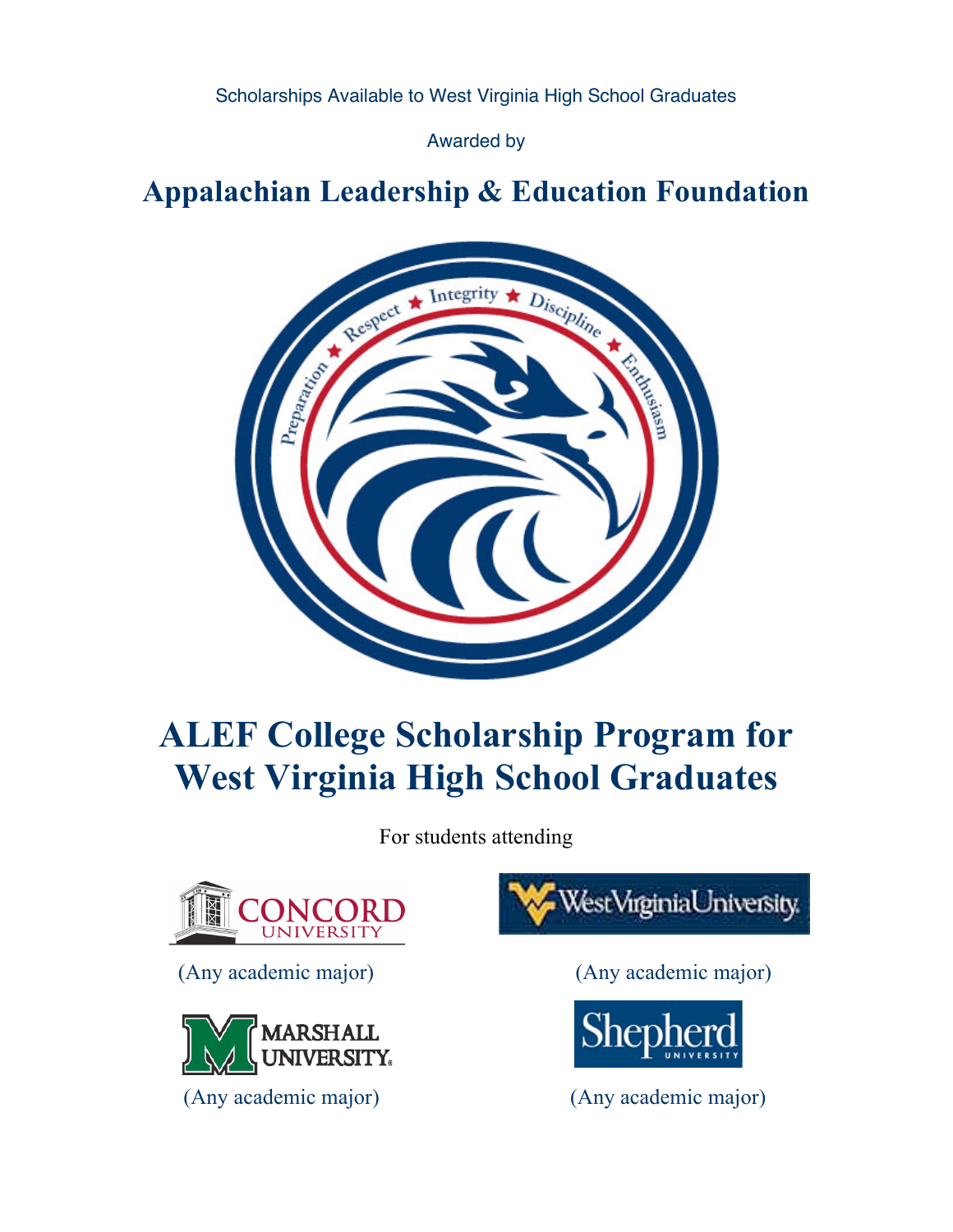# **ALEF COLLEGE SCHOLARSHIP PROGRAM**

#### **Four-Year Scholarships** Available to West Virginia High School Graduates

The Appalachian Leadership and Education Foundation (ALEF) recruits and educates young men and women who are academically qualified, hard-working and assertive, but who would otherwise find college financially challenging. Our goal is to develop these young men and women into skilled citizens and future leaders for Appalachia and the Nation. Our core values are to develop a sense of *integrity* in everything our Fellows do; to instill an ingrained belief in *service-before-self*; and to guide them to strive for character, leadership, and technical *excellence*.

ALEF bestows scholarships to a select group of West Virginia High School Graduates. The scholarship recipients are required to attend Concord, Shepherd, Marshall or West Virginia Universities in West Virginia. The scholarship will be renewed each year when the Fellow has maintained a satisfactory GPA and has met the character standards and leadership requirements of ALEF. The Fellows may major in whatever academic specialty they desire and will also attend classes specially designed to develop character and leadership skills. Scholarship candidates will be notified if selected. Notification will not be made to non-selects.

#### **Eligibility**

Applicants must:

- \* Be a graduating high-school senior.
- \* Complete the FASFA forms (online at www.fafsa.ed.gov).
- \* Have at least a 3.2 grade point average (GPA). ALEF scholarships will be awarded to deserving students whose academic credentials fall within an average range to above average range.
- \* Have exhibited character and leadership skills through academic or athletic extracurricular activities.
- \* Express an interest to remain in West Virginia following graduation.
- \* Be accepted by one of the participating universities.

**ALEF offers talented young men and women of West Virginia an extraordinary opportunity, who find college financially challenging, to join a Fellowship, which includes a scholarship accompanied by a leadership/character development curriculum and meaningful activities throughout the four-year scholarship.**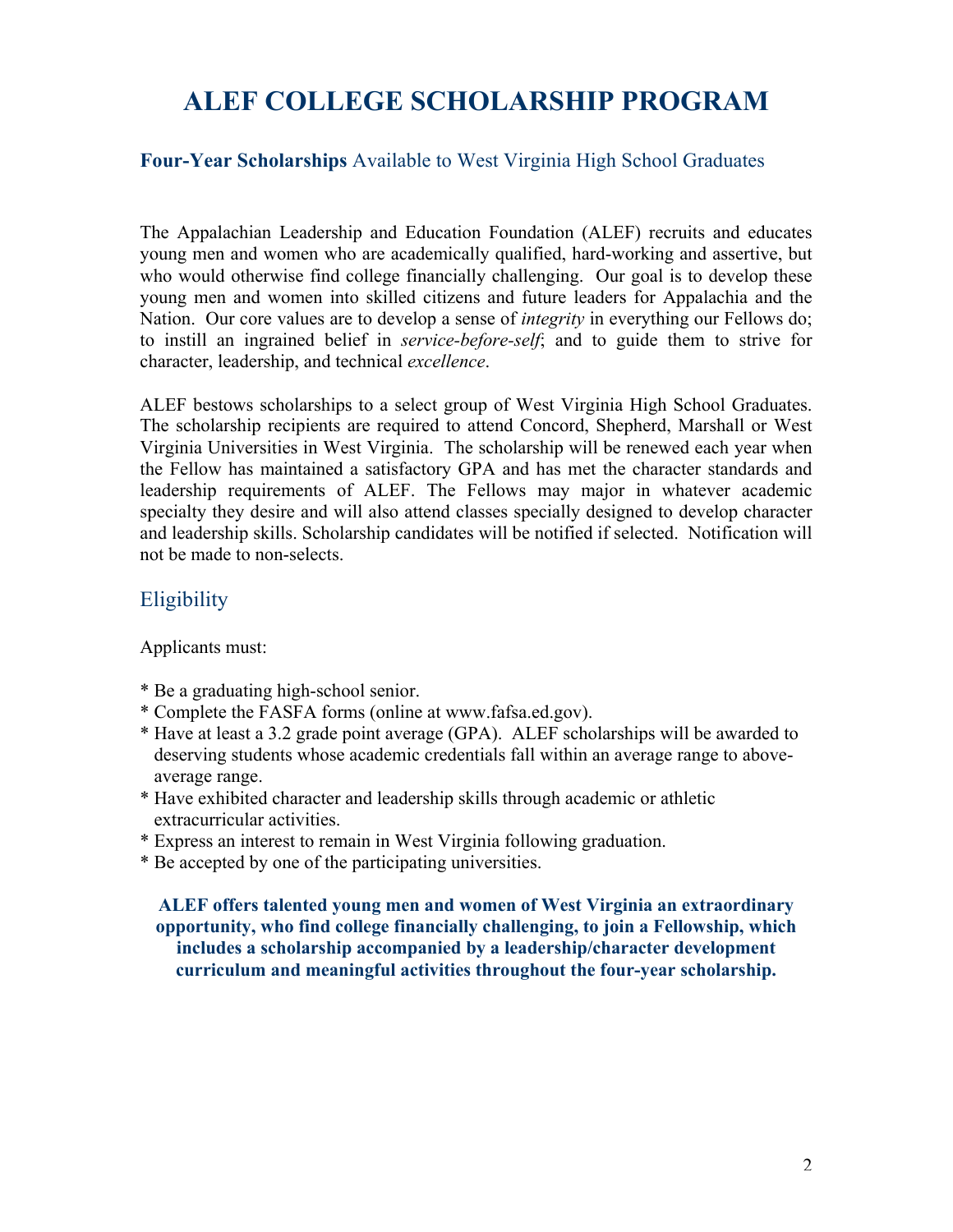# Application Instructions

- \* Type or complete on-line and print off all requested information to mail in.
- \* Complete the scholarship information in full. If any information is incomplete, the application will be rejected.
- \* Prepare a 300-word essay on one of the following topics:
	- 1. Describe the community in which you live and indicate how it has influenced the person you are.
	- 2. Describe a mentor or leader you admire.
- \* Have two school representatives (teacher, principal, coach, counselor, ect.) complete the Educator's Statement (forms attached).

Statements must be submitted in a sealed envelope from the author.

- \* Submit one letter of recommendation from a local community leader other than an educator (elected official, local business leader, etc.). Recommendations must be submitted in a sealed envelope from the author.
- \* Include your most recent grade transcript (all seven semesters must be submitted).
- \* All signatures must be provided where indicated on the application.

#### Terms and Conditions

- \* Scholarships will be awarded. The scholarship will automatically be renewed for three (3) subsequent years if the Fellow maintains a satisfactory GPA and has met the character standards and leadership requirements of ALEF.
- \* All applications will be reviewed and winners selected by a selection committee composed of ALEF educators and/or Board of Directors.
- \* Selected applicants will be notified if they are chosen, but no notification will be made if not selected.
- \* Scholarships will be awarded without regard to race, ethnicity, national origin, religion, gender, or disability.
- \* Incomplete applications will not be considered. Refer to the checklist below to ensure that all components of the application have been fulfilled.

#### **Applications must be postmarked to ALEF by March 1 of the applicable year. Mail completed application and all attachments to: Appalachian Leadership & Education Foundation PO Box 1638 Williamson, WV 25661**

### Application Checklist

- \_\_\_\_\_Completed application form
- Transcript (7 semesters)
- \_\_\_\_\_300 word essay
- Two Educator's statements (sealed)
- Letter of Recommendation (sealed)
- Postmark by March 1 of the applicable year
- Must complete FAFSA form (do not submit form with application)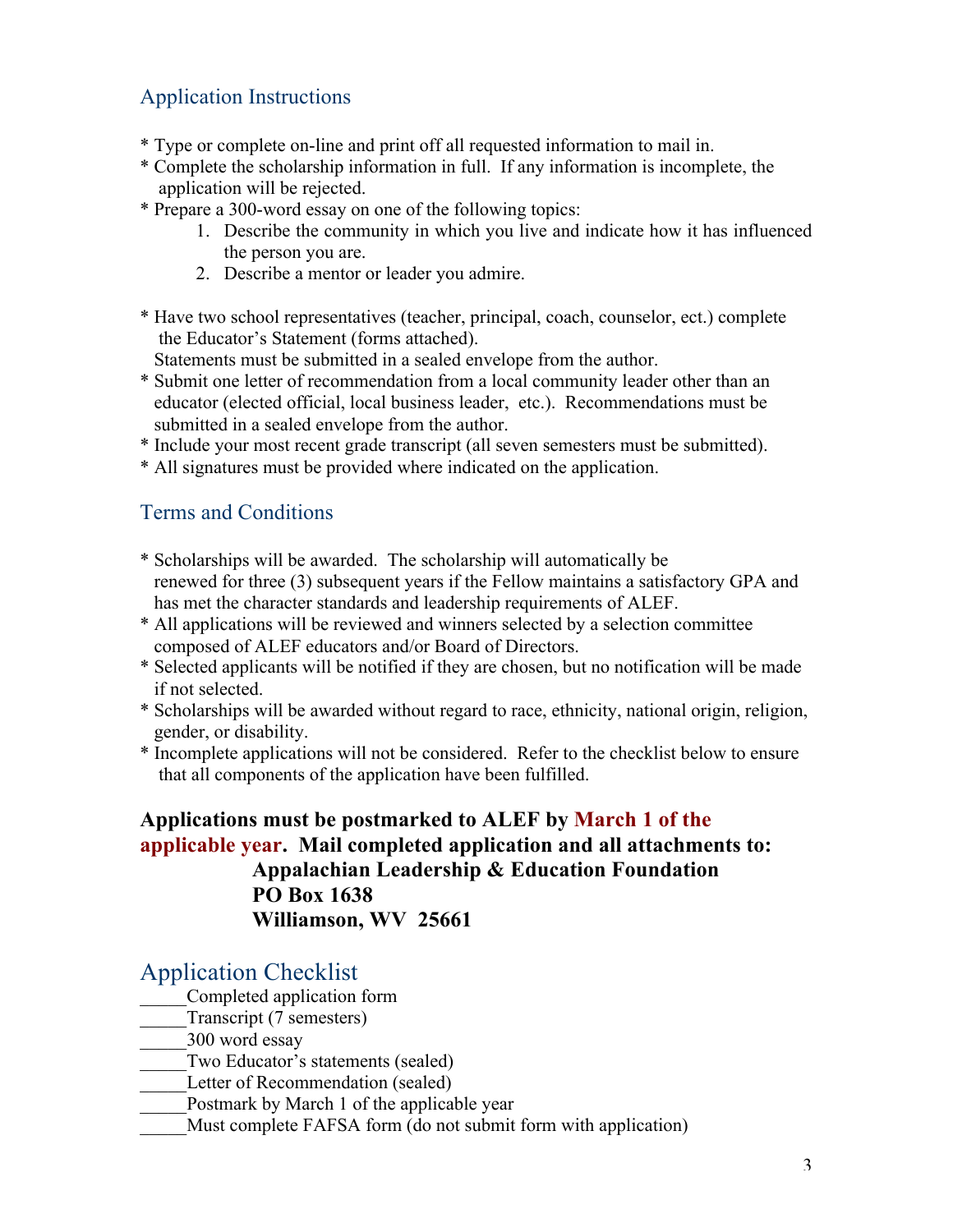

1. Please fill out all fields on this application and mail to:

Selection Committee Appalachian Leadership & Education Foundation PO Box 1638 Williamson, WV 25661

- 2. Please type or fill out on-line.
- 3. Include all requested attachments.
- 4. **Postmark** application to ALEF no later than **March 1 of the applicable year**.

| Students Name                                                                                                                                                                                                                  | Social Security Number |                  |  |
|--------------------------------------------------------------------------------------------------------------------------------------------------------------------------------------------------------------------------------|------------------------|------------------|--|
| Address Date of Birth                                                                                                                                                                                                          |                        |                  |  |
|                                                                                                                                                                                                                                |                        |                  |  |
|                                                                                                                                                                                                                                |                        |                  |  |
| Father/Guardian                                                                                                                                                                                                                |                        |                  |  |
| Address and the contract of the contract of the contract of the contract of the contract of the contract of the contract of the contract of the contract of the contract of the contract of the contract of the contract of th |                        |                  |  |
|                                                                                                                                                                                                                                |                        | State <u>Zip</u> |  |
|                                                                                                                                                                                                                                |                        |                  |  |
|                                                                                                                                                                                                                                |                        |                  |  |
| Address and the contract of the contract of the contract of the contract of the contract of the contract of the contract of the contract of the contract of the contract of the contract of the contract of the contract of th |                        |                  |  |
|                                                                                                                                                                                                                                |                        |                  |  |
|                                                                                                                                                                                                                                |                        |                  |  |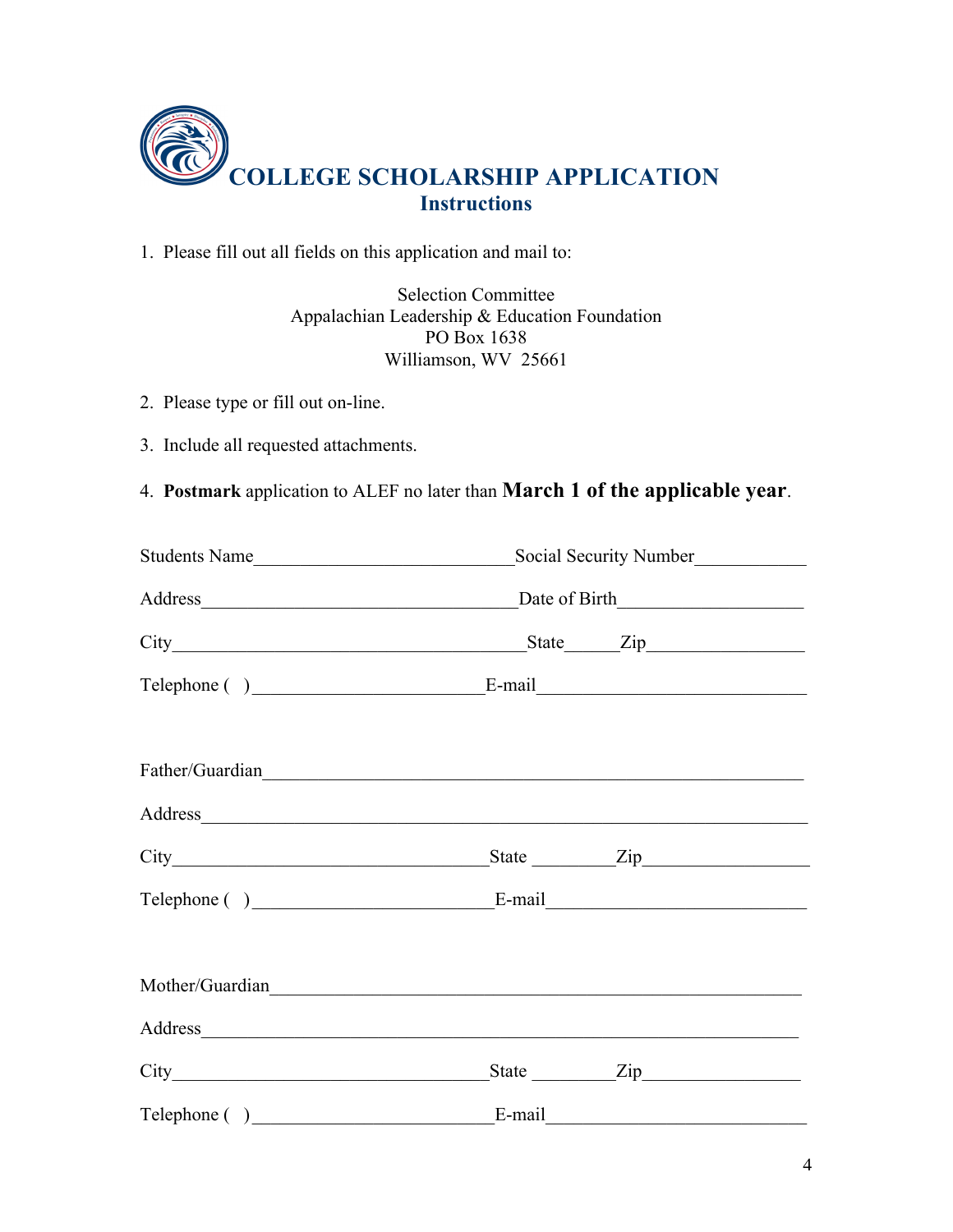| County                                                                                           |  |
|--------------------------------------------------------------------------------------------------|--|
| High School Phone ()                                                                             |  |
| Grade Point Average (please provide your un-weighted GPA cumulative through your $7th$ semester) |  |
|                                                                                                  |  |
| Check the University you plan to attend:<br>Concord Marshall Shepherd WVU                        |  |
| Have you applied to that university? yes no                                                      |  |
| Have you been accepted? If not, when will you hear?                                              |  |
|                                                                                                  |  |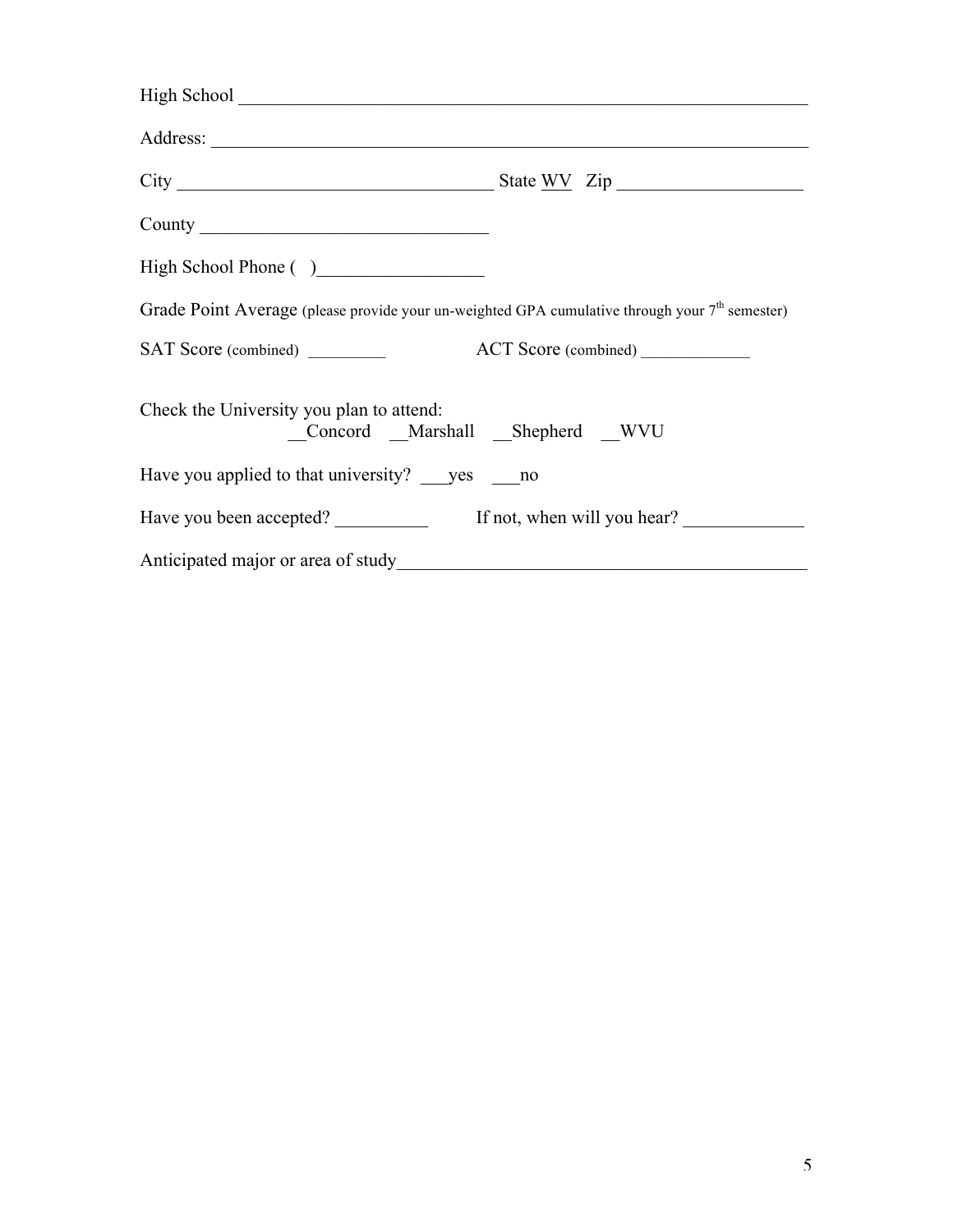**Work Experience:** List your work experience over the last four years, in chronological order, with your most recent job listed first. Attach additional pages if necessary.

|         |                          | Years                                              |
|---------|--------------------------|----------------------------------------------------|
| Company | Position/Job Description | Avg. Hours $9^{th}$ , $10^{th}$ , $11^{th}$ , 12th |
|         |                          |                                                    |
|         |                          |                                                    |
|         |                          |                                                    |
|         |                          |                                                    |
|         |                          |                                                    |
|         |                          |                                                    |
|         |                          |                                                    |
|         |                          |                                                    |
|         |                          |                                                    |
|         |                          |                                                    |
|         |                          |                                                    |
|         |                          |                                                    |
|         |                          |                                                    |
|         |                          |                                                    |

**School Activities:** List all school activities in which you have participated in the last four years (i.e., athletics, student government, clubs). Attach additional pages if necessary.

| Years<br>9 <sup>th</sup> , 10 <sup>th</sup> , 11 <sup>th</sup> , 12th<br>Activity<br>(i.e. Treasurer)<br>Hours | Total | Position |  |
|----------------------------------------------------------------------------------------------------------------|-------|----------|--|
|                                                                                                                |       |          |  |
|                                                                                                                |       |          |  |
|                                                                                                                |       |          |  |
|                                                                                                                |       |          |  |
|                                                                                                                |       |          |  |
|                                                                                                                |       |          |  |
|                                                                                                                |       |          |  |
|                                                                                                                |       |          |  |
|                                                                                                                |       |          |  |
|                                                                                                                |       |          |  |
|                                                                                                                |       |          |  |
|                                                                                                                |       |          |  |
|                                                                                                                |       |          |  |
|                                                                                                                |       |          |  |
|                                                                                                                |       |          |  |
|                                                                                                                |       |          |  |
|                                                                                                                |       |          |  |
|                                                                                                                |       |          |  |
|                                                                                                                |       |          |  |
|                                                                                                                |       |          |  |
|                                                                                                                |       |          |  |
|                                                                                                                |       |          |  |
|                                                                                                                |       |          |  |
|                                                                                                                |       |          |  |
|                                                                                                                |       |          |  |
|                                                                                                                |       |          |  |
|                                                                                                                |       |          |  |
|                                                                                                                |       |          |  |
|                                                                                                                |       |          |  |
|                                                                                                                |       |          |  |
|                                                                                                                |       |          |  |
|                                                                                                                |       |          |  |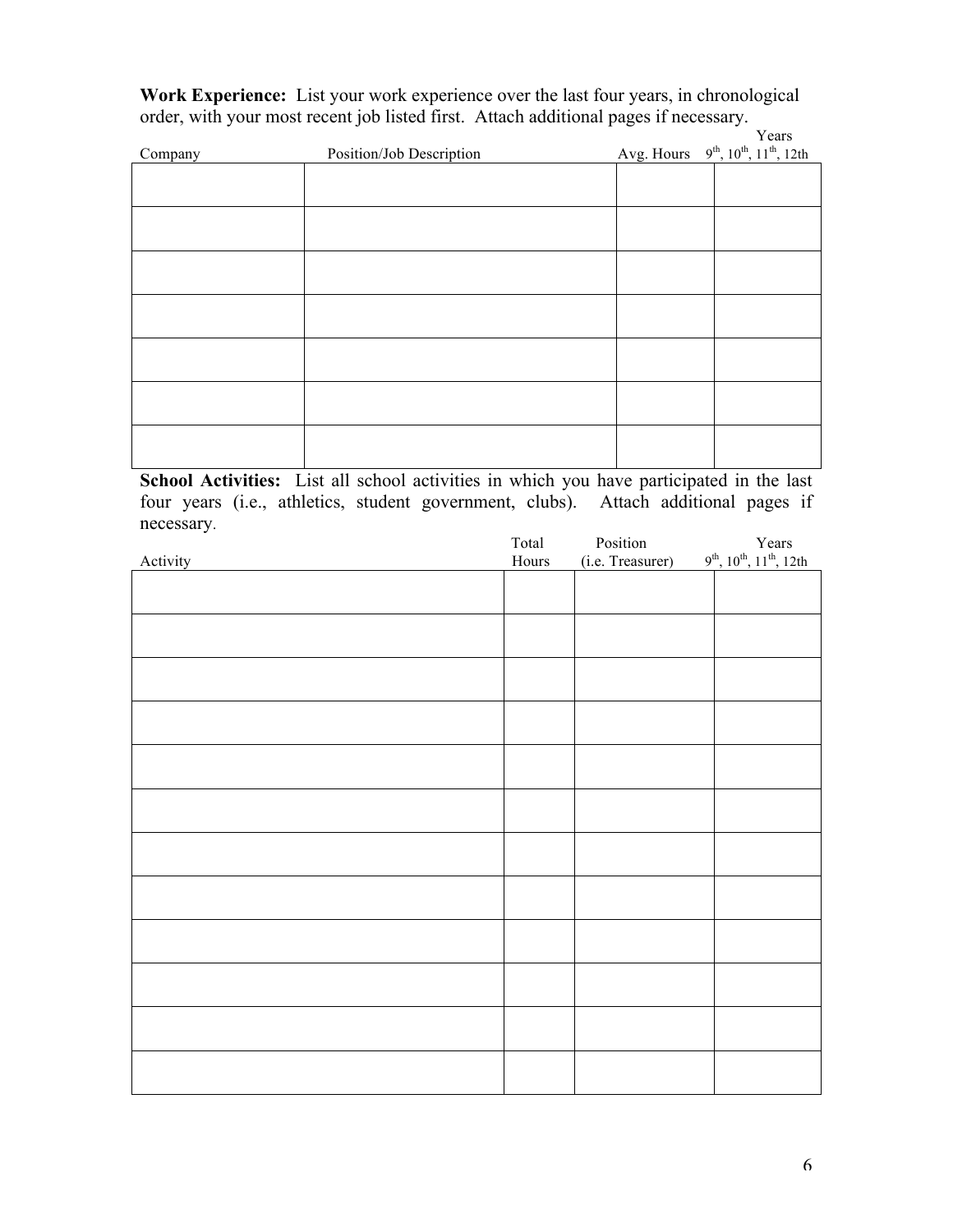**Community and Volunteer Activities:** List all non-paid community activities in which you have participated in the last four years (do not include any school activities in this section). Attach additional page if necessary.

| Activity | 1 otal<br>Hours | Position | Comments |
|----------|-----------------|----------|----------|
|          |                 |          |          |
|          |                 |          |          |
|          |                 |          |          |
|          |                 |          |          |
|          |                 |          |          |
|          |                 |          |          |
|          |                 |          |          |
|          |                 |          |          |
|          |                 |          |          |
|          |                 |          |          |

**Awards and Honors:** List awards and honors you are most proud of that you have received in the last four years (including academic and scouting awards or honors). Attach additional page if necessary.

Year

| $9^{th}$ , $10^{th}$ , $11^{th}$ , $12th$ | Award or Honor | Comments |
|-------------------------------------------|----------------|----------|
|                                           |                |          |
|                                           |                |          |
|                                           |                |          |
|                                           |                |          |
|                                           |                |          |
|                                           |                |          |
|                                           |                |          |
|                                           |                |          |

#### **Additional Comments:**

**Special Circumstances:** Relay additional information as to financial challenge/burden of compensating the costs of a college education if not for scholarships such as this one.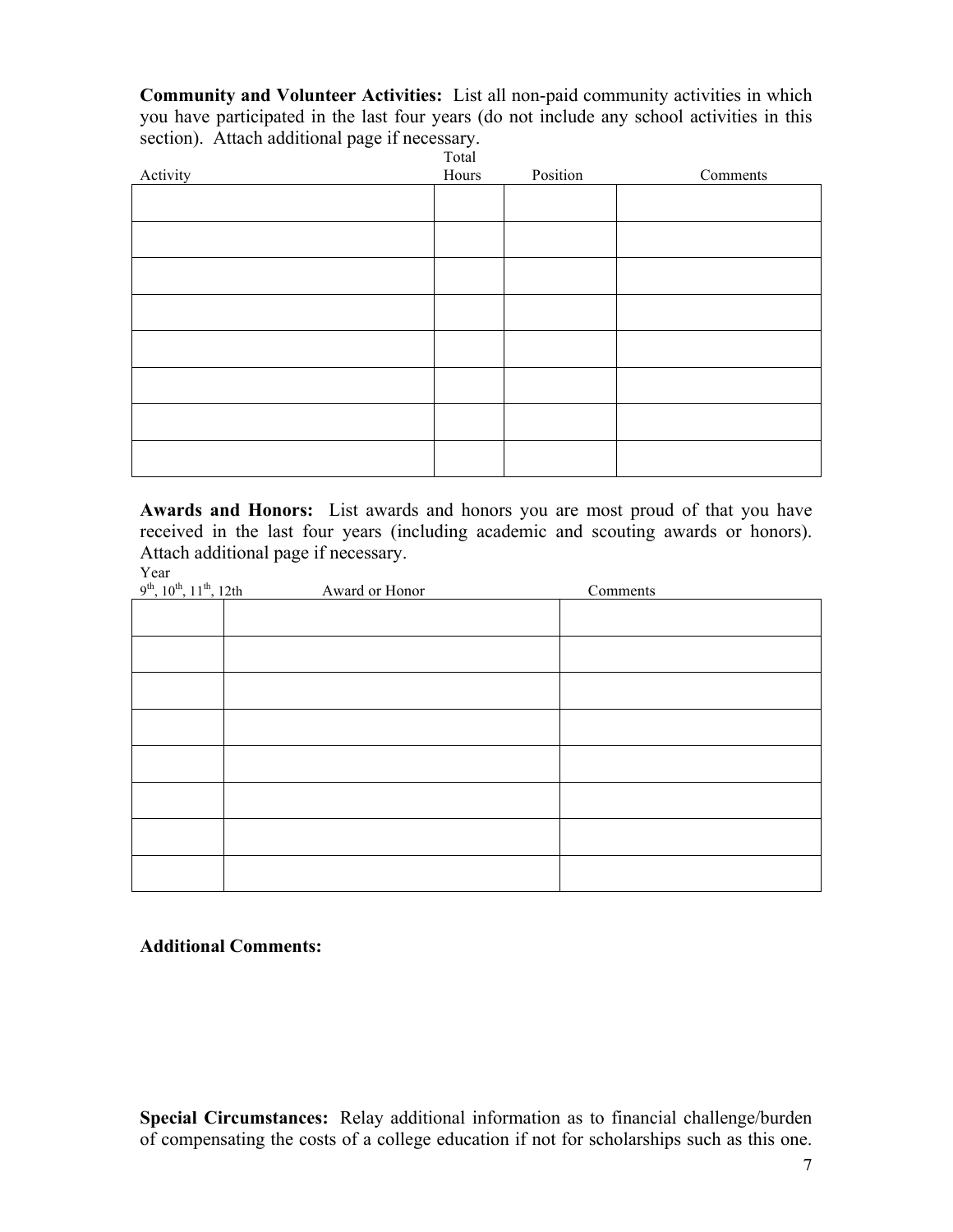Please refer to such indicators as (i.e. family need, hardships overcome, job loss, *First in Your Family to attend college/and or other siblings in college*, single parent home, health issues). Please provide this information for the Selection Committee to consider in determining need.



# Applicant Certification

I hereby certify that all the information provided in this application is complete and true to the best of my knowledge. I hereby grant permission to the Appalachian Leadership and Education Foundation (ALEF) to contact my references and/or school if necessary, and to use my name and likeness in promotional materials in the event that I am selected to receive a scholarship award.

 $\mathcal{L}_\text{max} = \mathcal{L}_\text{max} = \mathcal{L}_\text{max} = \mathcal{L}_\text{max} = \mathcal{L}_\text{max} = \mathcal{L}_\text{max} = \mathcal{L}_\text{max} = \mathcal{L}_\text{max} = \mathcal{L}_\text{max} = \mathcal{L}_\text{max} = \mathcal{L}_\text{max} = \mathcal{L}_\text{max} = \mathcal{L}_\text{max} = \mathcal{L}_\text{max} = \mathcal{L}_\text{max} = \mathcal{L}_\text{max} = \mathcal{L}_\text{max} = \mathcal{L}_\text{max} = \mathcal{$ 

 $\mathcal{L}_\text{max}$  , and the contribution of the contribution of the contribution of the contribution of the contribution of the contribution of the contribution of the contribution of the contribution of the contribution of t

Signature of Applicant Date

Signature of Parent or Guardian Date

Mail your completed application and attachments to:

Selection Committee Appalachian Leadership & Education Foundation (ALEF) PO Box 1638 Williamson, WV 25661

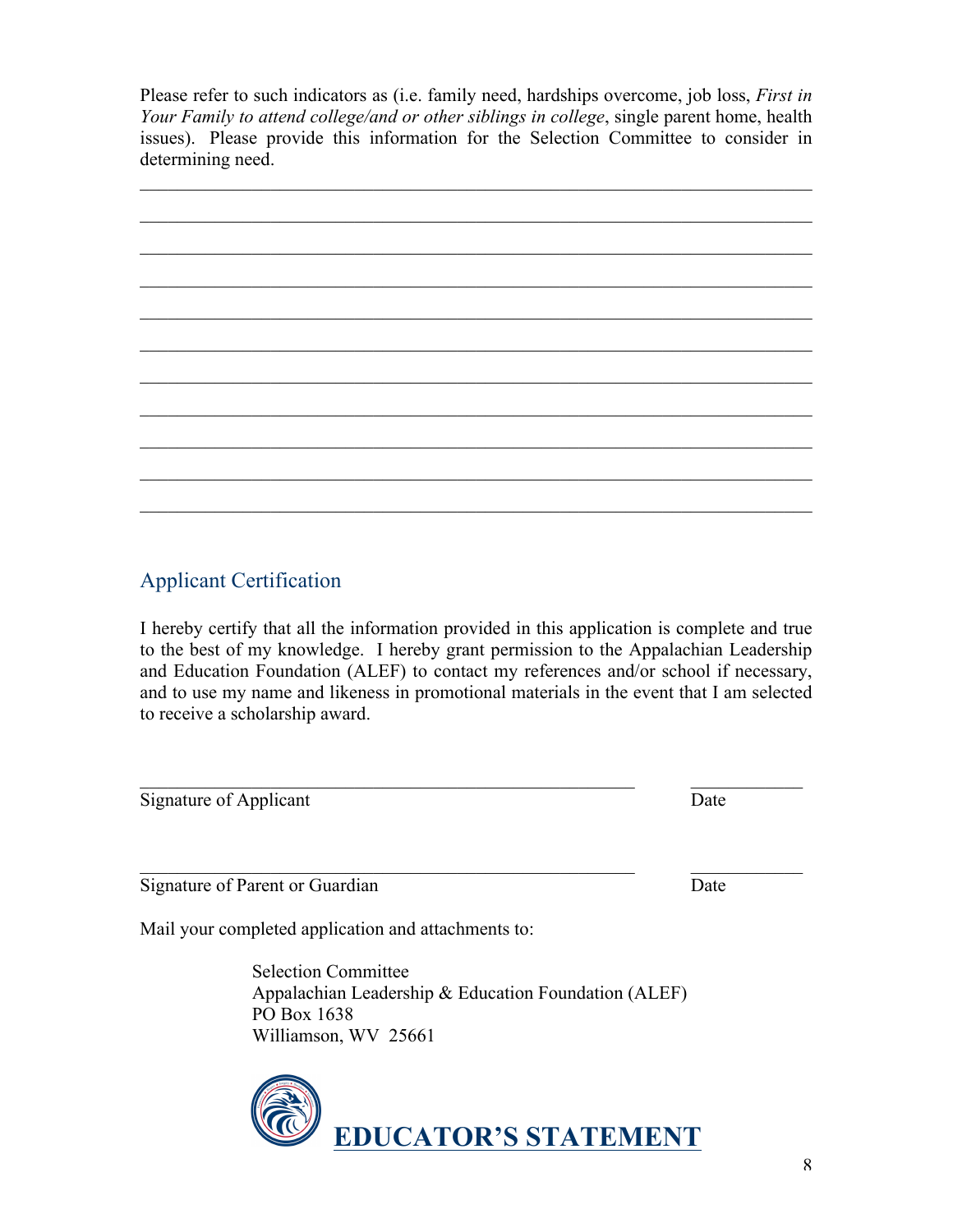## THIS PAGE IS TO BE COMPLETED A SCHOOL REPRESENTATIVE.

To be submitted by student with Completed Application in Sealed Envelope\*

| Applicant's name | Date        |  |
|------------------|-------------|--|
| High School      |             |  |
| Educator's Name  |             |  |
| Position         | Telephone ( |  |

Please describe whatever you think is important about this student, including a description of academic and personal characteristics. We are particularly interested in a candidate's intellectual promise, character, and leadership skills. We welcome any information that will help distinguish this student from others. Please submit your comments on a separate page.

#### Personality & Character Evaluation

Compared with other high-school seniors, how would you rate this student in the following areas? Average Good Very Good Excellent One of best ever encountered

| Positive Attitude                                               |      |
|-----------------------------------------------------------------|------|
| Enthusiasm & Support<br>of the School                           |      |
| Leadership Qualities                                            |      |
| Academic Achievement                                            |      |
| Sense of Responsibility<br><b>High Principles</b><br>and Values |      |
| <b>Signature of Evaluator</b>                                   | Date |

\* Please fill out and place form in a sealed envelope before returning to student.



To be submitted by student with Completed Application in Sealed Envelope\*